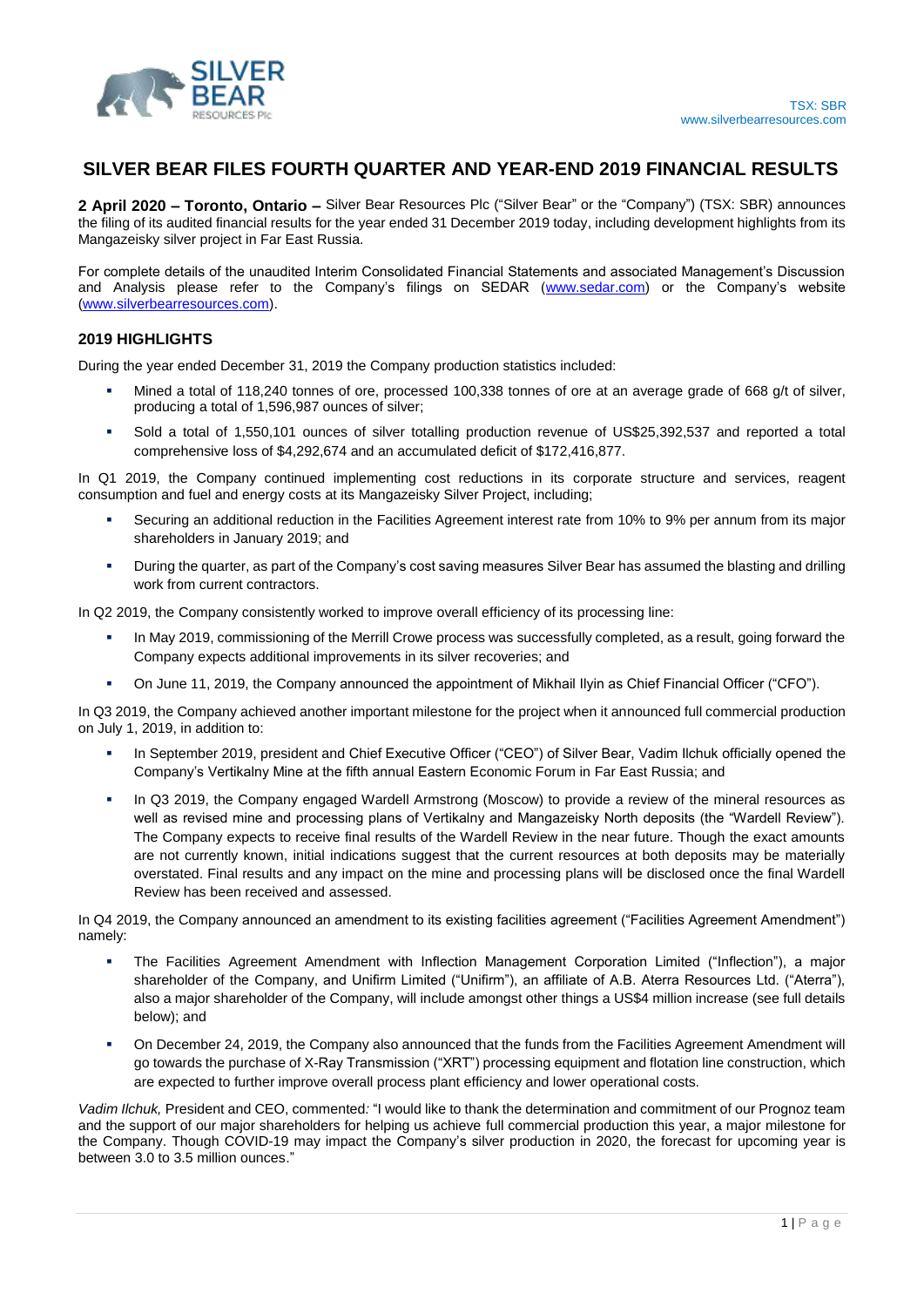

"In light of the World Health Organization ("WHO") declaring COVID-19 a global pandemic in March of this year, the Company has developed and implemented a response and mitigation plan for both its Yakutsk head office and Mangazeisky mine site. At the date of this release we have not yet had any major disruptions at either sites or to our planned production and operations, however we continue to monitor the situation ensuring we keep the safety of our work force our main priority."

## **Operational & Financial Results Summary – Year 2019**

The Company achieved first pre-commercial silver production in April 1, 2018 through its commissioning activities at the Mangazeisky Silver Project as construction of the processing plant and associated infrastructure was completed. The Company achieved commercial production at the beginning of the third quarter of this year. During the remainder of the year, the Company continued to increase its productivity in mining and processing on a month over month basis. The table below details the production highlights for the years ended December 31, 2019 and 2018.

|                                               | Year ended                       | Year ended                       |
|-----------------------------------------------|----------------------------------|----------------------------------|
|                                               | December 31, 2019 <sup>(1)</sup> | December 31, 2018 <sup>(2)</sup> |
| <b>Operating Data</b>                         |                                  |                                  |
| Ore Mined (tonnes)                            | 118,240                          | 80,831                           |
| Ore processed (tonnes)                        | 100,338                          | 51,147                           |
| Head grade (g/t Ag)                           | 668                              | 705                              |
| Recovery (%)                                  | 73.5%                            | 54.6%                            |
| Silver ounces produced                        | 1,569,097                        | 594,921                          |
|                                               |                                  |                                  |
| <b>Financial Data</b>                         |                                  |                                  |
| Silver ounces sold                            | 1,550,101                        | 433,095                          |
| Average realized price (US\$/oz)              | 16.38                            | 14.78                            |
| Production and pre-production revenues (US\$) | 25,392,537                       | 6,399,813                        |

(1) Pre-commercial production achieved in April 1, 2018;

(2) Full commercial production achieved on July 1, 2019.

During the year ended December 31, 2019, the Company mined 118,240 tonnes of ore (Q4 2019: 31,010 tonnes) from its Vertikalny open pit and milled 100,338 tonnes of ore (Q4 2019: 28,568 tonnes), producing 1,569,097 ounces of silver (Q4 2019: 494,249 ounces) contained in dry powder (before smelting losses and refinery adjustment). During the year ended December 31, 2019, the Company sold approximately 1,550,101 ounces of silver at a realized price of US\$16.38 Ag/oz (Q4 2019: 522,527 ounces at US\$17.31 silver price). For the year ended December 31, 2019, the Company sold 1,550,101 ounces of silver for a production revenue of US\$25,392,537

Early in the fourth quarter, the Company's 2020 winter road procurement and transportation planning was well underway, including tender procedures for fuel stores. Prior to the opening of the winter road there were plus 13 cargo flights to the site with a total of approximately 12 tonnes of procurement delivered, mainly spare parts, building and electrical materials, filtercloths, workwear delivered to site via the Company's new airstrip. In January 2020, approximately 1,400 tonnes of supplies were delivered to site via the winter road with the delivery of the new drill rig and excavator still in progress.

In December 2019, the Company it had increased its existing facilities agreement with two US\$2 million additional tranches (Tranche H and Tranche I) the funds will be used to acquire XRT processing equipment and for flotation line construction. The Company expects adding the XRT processing technology to its existing processing line will improve overall process plant efficiency and lower operational costs, as well the flotation equipment will help with the processing of primary ore. The XRT processing equipment will be transported down the 2020 winter road. The Company expects to provide an update on the implementation of the XRT process during the first half of 2020.

As the date of this report there are no construction contractors and approximately 173 Prognoz employees at site. There are also 27 contractors, namely catering and process consultants. As of December 31, 2019, there was no lost time recorded accident at site.

During the third quarter, the Company had reached consistent monthly mining throughput of 9,000 tonnes and increasing silver recoveries and silver production, although they did not meet the feasibility study assumptions. As such, the Company engaged Wardell Armstrong (Moscow) to provide a review of the mineral resources as well as revised mine and processing plans of Vertikalny and Mangazeisky North deposits. Though the exact amounts are not currently known, initial indications suggest that the current resources at both deposits may be materially overstated. Final results and any impact on the mine and processing plans will be disclosed once the final Wardell Review has been received and assessed

In the Second quarter, the Company completed construction of an on-site airstrip the benefits of which include the reducing personnel and cargo logistics costs and lessening flight irregularities due to weather conditions. The Company is also considering building a refueling station at the airstrip in the near future which is expected to further reduce costs.